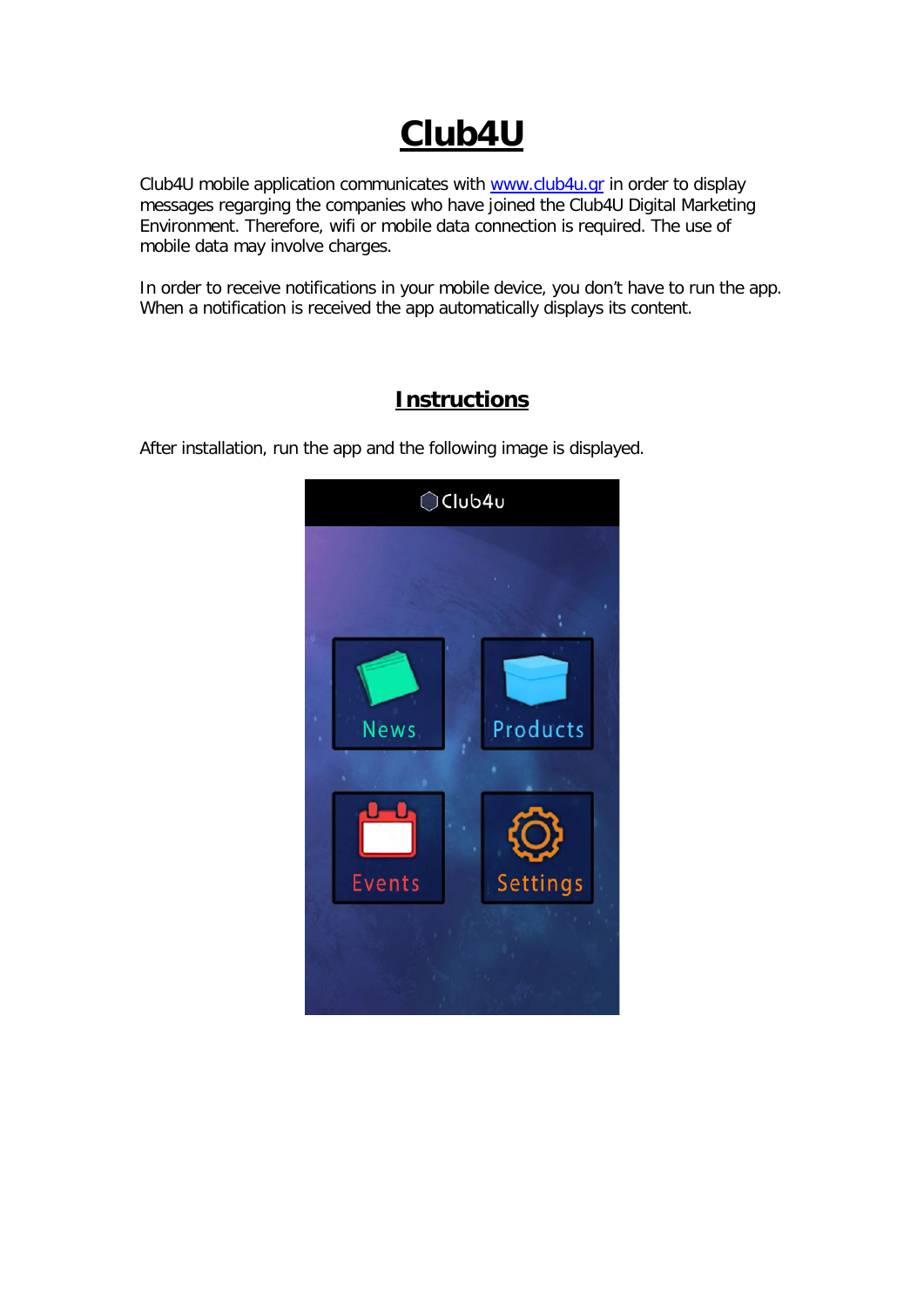## **News**

Corporate news, newsletters, etc are displayed in list mode. Choosing each one, we see its content.

## **Products**

Information about products & services, in list mode. Choosing each one, we see its content.

#### **Events**

Information about upcoming events, regarging Club4U' companies, artists, organisations, etc in list mode. Choosing each one, we see its content.

#### **Settings/Companies**

We can add / substract companies and we can choose if we want to receive notifications or not from specific company.

You can see all companies belonging to Club4U, and you can set if you want to be informed or/and to receice notifications.



On the right picture: We've added 4 companies, but we've set not to receive notifications from Cvart.

**We see the green envelope of Journeys of Hope. That means we receive notifications. If we press on Journeys of Hope, we can choose not to receive notifications amd the envelope turns to red. But, all posts about JoH are delivered to Club4U and we can see them whenever we want.**

Pressing «+», we see the following picture and we can add a new company, either by inserting its respective code or by reading its respective QR.